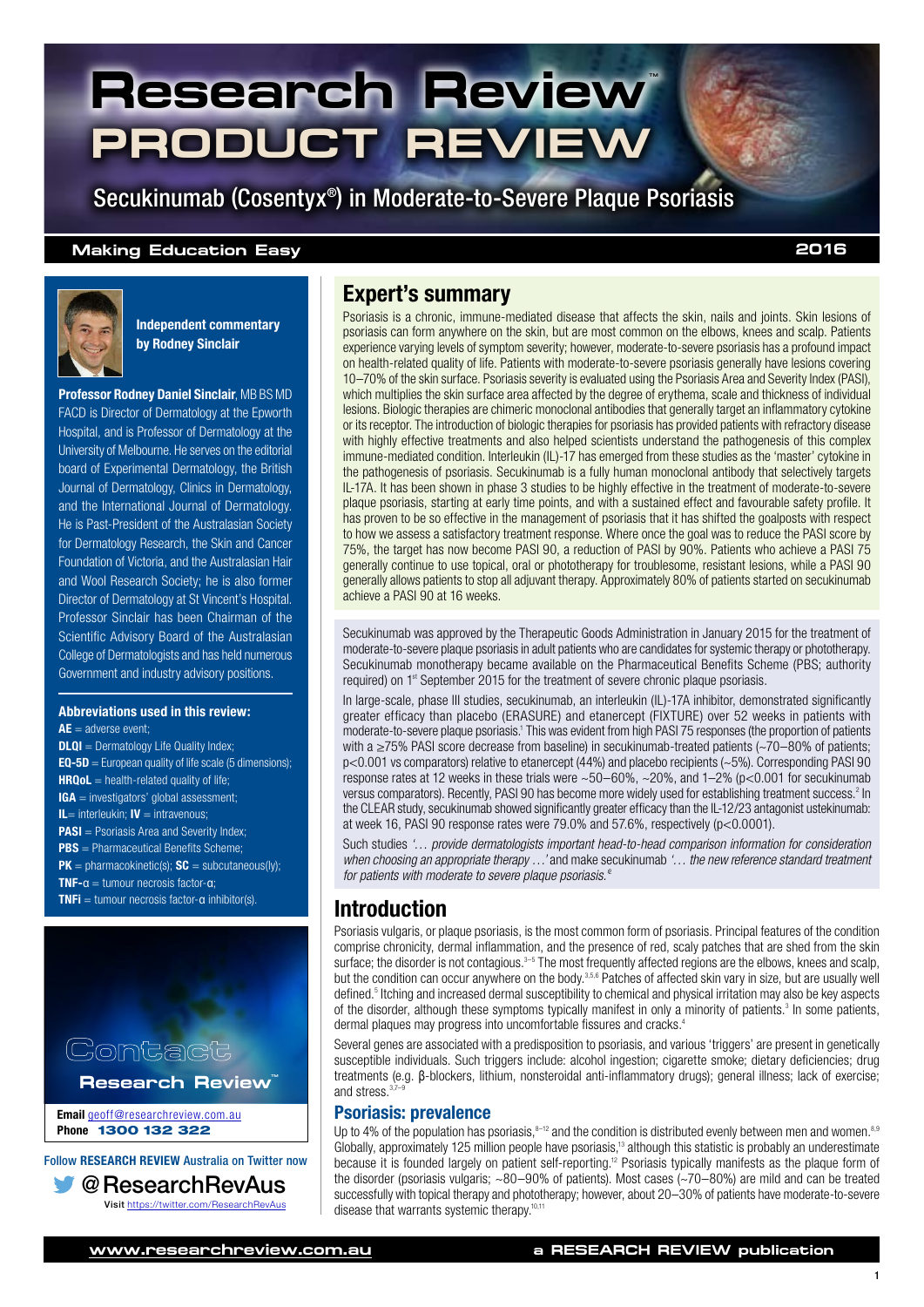Anywhere from 10–40% of patients may have psoriatic nail involvement, and up to one-third of patients will have concurrent psoriatic arthritis. Nail and scalp involvement are prognostic indicators of psoriatic arthritis, which may be linked with negligible skin disease; conversely, severe forms of psoriatic arthritis are usually accompanied by severe skin disease.<sup>3,4,10-12</sup>

When psoriasis occurs, patients are typically affected for most of their lives.<sup>4</sup> The peak ages at which the condition manifests are 30–39 and 60–69 years, but the disorder can first appear at any age.<sup>8</sup> Individuals living at higher latitudes rather than equatorial regions, and Caucasians relative to other races, have a greater prevalence of psoriasis.<sup>9,12</sup> Indigenous Australians are rarely affected by the disorder.<sup>14</sup>

#### Psoriasis: disease burden

Comorbidities are common in patients with psoriasis and may include cardiovascular disease, diabetes, elevated lipid levels, infections, inflammatory bowel disease, liver disease, lymphoma, and stroke. Such concurrent conditions seem to be unrelated to lifestyle alone, but rather are additional aspects of psoriasis itself. In a UK cross-sectional study, more than 9,000 individuals with psoriasis, and aged 25–64 years, were compared with more than 90,000 controls without psoriasis and who were matched for age and medical practice. Adjustments were made for age, sex and duration of follow-up and, in patients with versus those without psoriasis, significantly increased risks were documented for the following concurrent conditions (Figure 1): chronic obstructive pulmonary disease (+8%; p=0.02); diabetes (+22%; p<0.001); peptic ulcer disease  $(+27\%; p=0.04)$ ; renal disease  $(+28\%; p=0.005)$ ; diabetes with complications  $(+34\%; p=0.006)$ ; myocardial infarction  $(+34\%; p=0.03)$ ; peripheral vascular disease  $(+38\%; p=0.02)$ ; mild liver disease  $(+41\%; p=0.008)$ ; and rheumatological disease  $(+104\%; p<0.001)$ .<sup>15</sup>



\*p<0.05, \*\*p≤0.01, †p<0.001 for patients with versus those without psoriasis.

As psoriasis is a chronic and considerably noticeable condition, it is often associated with psychiatric comorbidities such as depression.4,6–8,11 Personal interactions, such as those necessitating skin contact, activities of daily living, and work ability and performance can all be adversely affected.<sup>4,11,1</sup> The costs to patients, healthcare systems and society are therefore enormous.<sup>9</sup>

Interventions for psoriasis (e.g. secukinumab) are becoming far more effective at managing dermal and systemic components of the disorder. The simultaneous, long-term management of concurrent conditions therefore takes on additional significance, since it is associated with marked increases in total healthcare costs. Results from the US in 2005 revealed that more than 3 million people had psoriasis, and annual disease-management costs were estimated at US\$687 million (direct costs), US\$121 million (indirect costs; lost productivity), and US\$2.3 billion (indefinable costs due to quality of life impact).<sup>17</sup> In Australia, large cross-sectional studies endorsed the enormous burden posed by psoriasis: substantial proportions of patients admitted to energetically concealing their condition from the public (83%), friends (58%), family (40%), or a partner (20%). A major detrimental effect on health-related quality of life (HRQoL) was also evident from a mean EQ-5D scale score of only 0.73. In the three-quarters of patients with concurrent conditions, the EQ-5D score was further reduced to a mean of only 0.64.<sup>18</sup>

## Psoriasis: treatment trends

Psoriasis cannot be cured, but it can be controlled with appropriate intervention. In cases of mild psoriasis, topical formulations such as corticosteroids, calcipotriol and coal tar are frontline treatments.<sup>3,7</sup> In moderate-to-severe disease, traditional treatments comprise acitretin, phototherapy with narrow-band ultraviolet B, cyclosporin, and methotrexate.

Acitretin, an oral retinoid, has limited efficacy as monotherapy and is typically used in conjunction with phototherapy. However, it can be associated with considerable mucocutaneous toxicity: dry lips, fragile skin, hair loss, and peeling of skin from the palms and soles. In women, hair loss, which also occurs frequently during methotrexate administration, is a common cause of treatment withdrawal. Acitretin is also contraindicated in women of childbearing potential, as it remains in the system for ≥2 years.

Phototherapy requires patients to attend a dermatology clinic with a phototherapy machine 3 times per week. This is a slow, protracted intervention, and responses often take 6–8 weeks to manifest. For long-term maintenance therapy, patients must visit the dermatology clinic once every week or fortnight, and problems with overdosing include erythema (sunburn) and pruritus.<sup>4</sup>

Methotrexate is used frequently, especially in patients with concurrent psoriatic arthritis. However, problems with methotrexate use are common in the elderly and in patients with renal impairment. Folic acid should be taken by all methotrexate-treated patients, as this has the potential to reduce nausea; the management of methotrexate-induced nausea may, however, remain challenging. Other frequent clinical problems during methotrexate therapy include mouth ulceration, photosensitivity and drug-drug interactions. Although long-term, methotrexate-related hepatotoxicity is rare, clinical monitoring for this adverse event (AE) is needed, especially in patients with diabetes, fatty liver or obesity, and in those who ingest large quantities of alcohol  $(\geq 2$  units per day).<sup>4</sup>

Because of the potential for dermal malignancy, hypertension, renal toxicity and drug-drug interactions, the duration of maintenance cyclosporin treatment is restricted to 1 year in the US, and to 2 years in Europe; however, no treatment duration limit exists in Australia. Cyclosporin has also been frequently linked with excessive hair production in women; this may occur as early as 3 months into treatment and is a common cause of cyclosporin withdrawal.

Several treatment schedules (e.g. combination, intermittent, rotational and sequential) have been evaluated and advocated for their potential to limit toxicities associated with traditional antipsoriatic therapies. However, Australian patients with psoriasis generally appear reticent about a change of treatment schedule, especially if they consider treatment efficacy to be satisfactory.

In recent years, biological agents have dramatically altered the treatment landscape for both dermal and arthritic aspects of psoriasis.3,10 The Australian PBS subsidizes several such agents: the earlier compounds adalimumab, etanercept and infliximab; and the recent additions secukinumab, a first-in-class IL-17A inhibitor, and ustekinumab, an IL-12/23 antagonist. The earlier compounds were associated with serious infections such as tuberculosis and reactivation of hepatitis B, and with non-melanoma skin cancer.<sup>10</sup> However, uncertainty exists about whether increased risks of the latter event, and potentially also melanoma, are a class effect or the result of excessive sun exposure in patients with psoriasis.

**SUBSCRIBE** free, **click here** [to visit www.researchreview.com.au](http://www.researchreview.com.au) [and update your subscription to](http://www.researchreview.com.au) Research Review.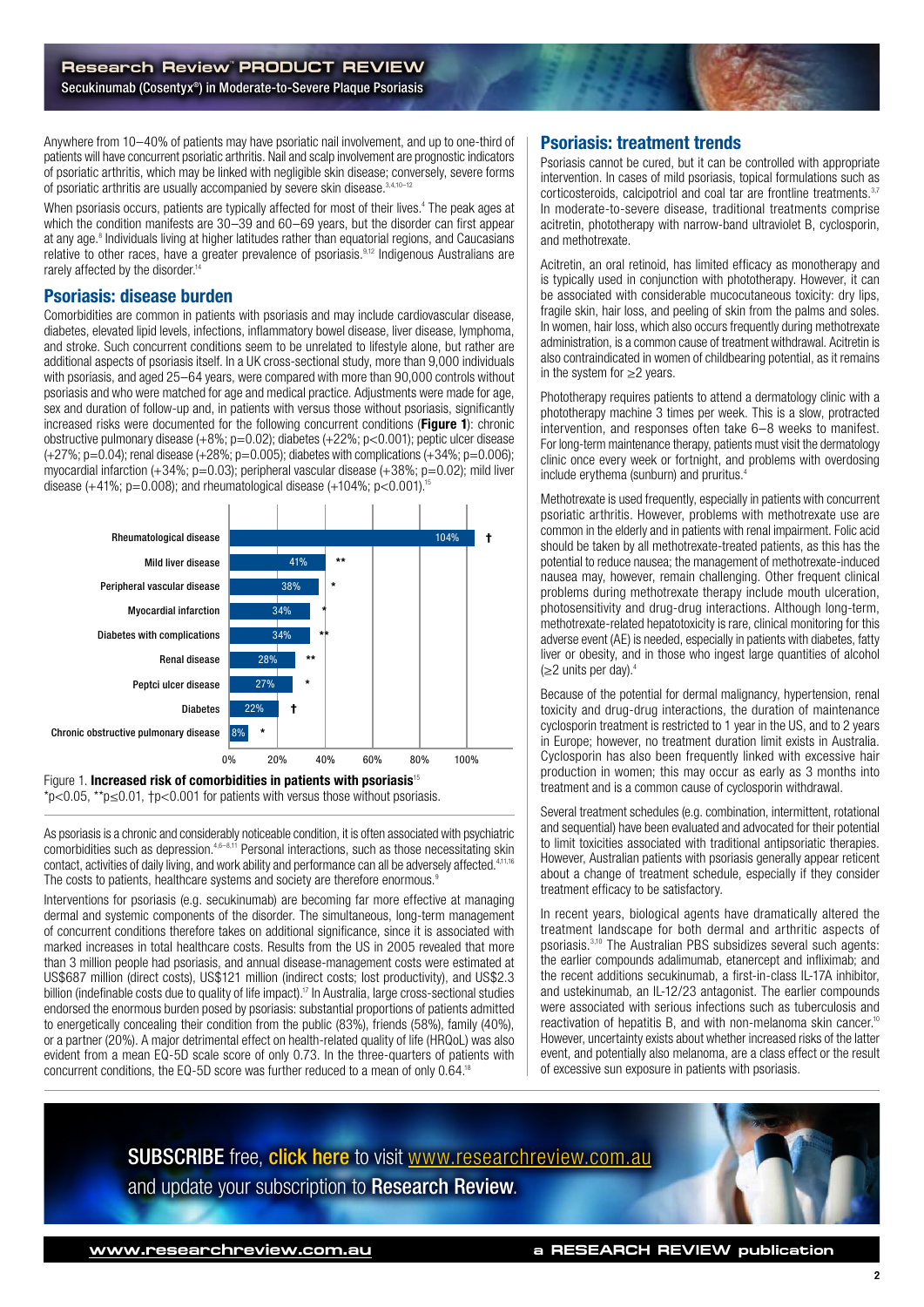In the large-scale, 1-year FIXTURE trial, the incidences of AEs were generally similar in secukinumab-treated patients versus etanercept recipients: for example, all AEs (236.4–252.0 vs 243.4 events per 100 patient-years); infections or infestations (91.9–105.4 vs 91.4 events per 100 patient-years); and upper respiratory tract infections (6.6 vs 6.4 events per 100 patient-years). Secukinumab was significantly (p<0.001) more effective than etanercept regarding co-primary endpoints at week 12: PASI 75 response rate, and a response of 0 or 1 on the modified investigators' global assessment (IGA).<sup>1</sup> In another large-scale, 1-year study — CLEAR — secukinumab proved significantly (p<0.0001) more effective than ustekinumab regarding PASI 90 response rate at week 16. A significantly (p<0.0001) better HRQoL, as evident from a Dermatology Life Quality Index (DLQI) score of 0 or 1 at week 16, was also recorded in the secukinumab versus ustekinumab group.<sup>2</sup>

These results, together with demonstrated efficacy for secukinumab over 52 weeks in the placebocontrolled ERASURE trial, confirm IL-17A as a key therapeutic target in patients with moderate-tosevere plaque psoriasis.<sup>1</sup> Findings from FIXTURE and CLEAR provide definitive, head-to-head, comparative data, which are not available in many disease states, to facilitate decision-making for doctors when selecting appropriate treatment. The high PASI 90 response rates attained with secukinumab also indicate a key role for the compound in precision-medicine strategies for the management of moderate-to-severe plaque psoriasis.<sup>2</sup>

# Secukinumab in Australia

Secukinumab is an IG1κ monoclonal antibody that selectively targets IL-17A, which has a key pathogenetic role in psoriasis by acting directly on keratinocytes to cause the release of inflammatory mediators.<sup>2</sup> In Australia, secukinumab is indicated for the treatment of moderate-to-severe plaque psoriasis in adult patients who are candidates for systemic therapy or phototherapy.<sup>19</sup> Secukinumab monotherapy became available on the PBS (authority required) on 1st September 2015 for the treatment of severe chronic plaque psoriasis.

The efficacy and HRQoL benefits of secukinumab have already been emphasized, as has the clinical superiority of secukinumab over etanercept and ustekinumab. The safety and tolerability profiles of secukinumab are generally similar to those of etanercept and ustekinumab.<sup>1,2</sup> With secukinumab, continued watchfulness is warranted for any possible signs of increased risks of neutropenia or infections due to *Candida* spp.; indeed, IL-17A is important in host defence systems, and also has a key role in granulopoiesis and neutrophil transport.<sup>1</sup> However, pooled phase III data provide safety information for almost 2,000 patients (~3,600 patient-years of exposure) treated with secukinumab,<sup>19</sup> and confirm the compound's generally favourable safety profile.<sup>20,21</sup> In a meta-analysis of eight randomized controlled trials, and involving a total of more than 3,200 patients, there were no significant differences in the incidences of headache, pruritus or nasopharyngitis, or in the incidences of serious AEs (acute myocardial infarction, neoplasms, psoriatic arthropathy, transient ischaemic attacks, viral gastroenteritis) or infections, between secukinumab and placebo recipients.<sup>21</sup> Several studies of secukinumab are ongoing in various immune-mediated inflammatory diseases. In the currently considered condition of plaque psoriasis, continuing research (Table 1) is soon likely to provide additional clarity regarding the definitive place of secukinumab in precision-medicine antipsoriatic strategies. Extension studies of the longer-term efficacy and safety of secukinumab (up to 2 years of treatment) are ongoing, as are specific investigations of secukinumab in patients with psoriasis affecting the palms and soles (GESTURE), scalp (SCALP), and nails (TRANSFIGURE). Secukinumab is also being evaluated in patients with an inadequate response to tumour necrosis factor-α inhibitors (TNFi; SIGNATURE).

It has recently been reported that about 60% of patients with psoriasis have the presence of the genetic marker Cw6, and that the PASI 90 response to ustekinumab varies markedly between Cw6-positive and Cw6-negative patients.<sup>22</sup> In addition, the response to TNFi may be lower in Cw6-positive than Cw6-negative patients. Identification of a compound with equal efficacy, irrespective of the Cw6 status of patients, would facilitate precision antipsoriatic therapy, and would obviate the need for expensive Cw6 testing. An interesting Italian study, SUPREME, is therefore planned to determine the efficacy of secukinumab in Cw6-positive and Cw6-negative patients with moderate-to-severe plaque psoriasis. The study is due to be completed in September 2016.

The approaching release of longer-term and economic data for secukinumab in psoriasis will be especially relevant, as will the emergence of data about potentially clinically useful secukinumab-containing combination schedules. Meanwhile, as stipulated by authors of the CLEAR study comparison of secukinumab with ustekinumab, secukinumab is *'… the new reference standard treatment for patients with moderate to severe plaque psoriasis.'*<sup>2</sup>

|                        |                       | Table 1. Key planned or ongoing studies of secukinumab in patients with psoriasis |                   |                                |                              |                                                              |
|------------------------|-----------------------|-----------------------------------------------------------------------------------|-------------------|--------------------------------|------------------------------|--------------------------------------------------------------|
| <b>Study</b>           | <b>Status</b>         | <b>Region</b>                                                                     | <b>Start date</b> | <b>Estimated</b><br>completion | <b>Number of</b><br>patients | <b>Primary study endpoint</b>                                |
| <b>GESTURE</b>         | Fully enrolled        | Australia, Canada,<br>Europe, Israel,<br>Russia, USA                              | <b>Jun 2013</b>   | Nov 2016                       | 205                          | Palmoplantar psoriasis: pplGA at wk 16                       |
| Phase III<br>extension | Recruiting            | Asia, Australia,<br>Canada, Europe,<br>South America,<br><b>USA</b>               | <b>Jun 2012</b>   | <b>Jun 2017</b>                | 1,144                        | Long-term efficacy: loss of PASI 75 response<br>at wk 68     |
| Phase III<br>extension | Fully enrolled        | Asia, Canada,<br>Europe, USA                                                      | Sep 2012          | Apr 2017                       | 676                          | Long term safety: AEs up to wk 104                           |
| <b>SCALP</b>           | Recruiting            | <b>USA</b>                                                                        | Sep 2014          | Dec 2015                       | 94                           | Scalp psoriasis: PSSI 90 at wk 12                            |
| <b>SIGNATURE</b>       | Recruiting            | Europe                                                                            | Oct 2012          | <b>Jun 2016</b>                | 288                          | TNFi-IR: PASI 75 at wk 16                                    |
| <b>SUPREME</b>         | Not yet<br>recruiting | Italy                                                                             | Mar 2015          | Sep 2016                       | 406                          | Cw6-positive and Cw6-negative patients:<br>PASI 90 at wk 24  |
| <b>TRANSFIGURE</b>     | Fully enrolled        | Australia, Europe,<br><b>USA</b>                                                  | Jun 2013          | Jan 2017                       | 198                          | Nail psoriasis: % change from BL to wk 16 in<br><b>NAPSI</b> |

AE = adverse event; BL = baseline; IGA = Investigators' Global Assessment; NAPSI = Nail Psoriasis Severity Index; PASI = Psoriasis Area and Severity Index; ppIGA = palmoplantar Investigators' Global Assessment; PSSI = Psoriasis Scalp Severity Index; TNFi-IR = inadequate responder to tumour necrosis factor- $\alpha$  inhibitor; wk = week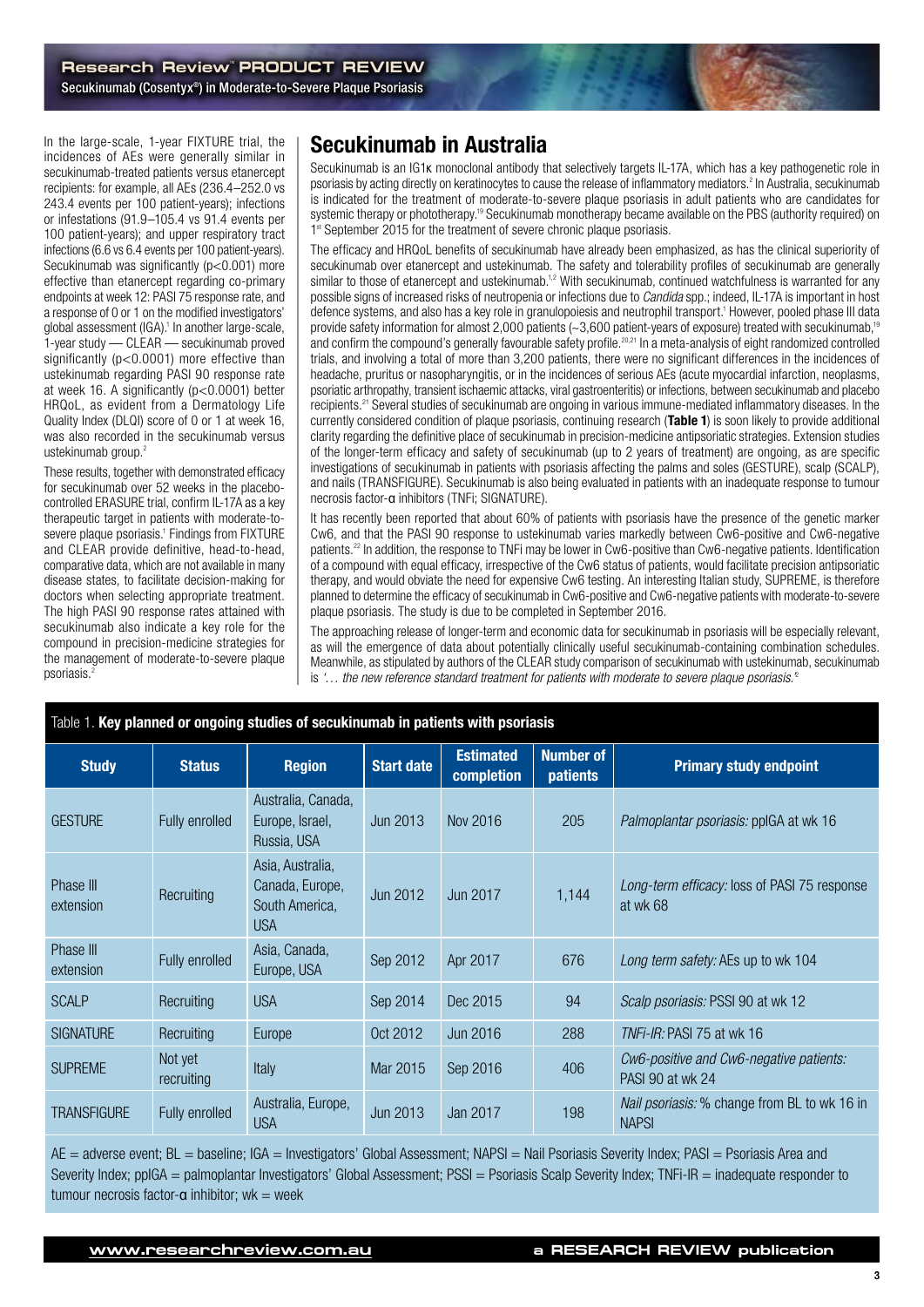# Product 'In Brief': Secukinumab

## Mechanism of action

Secukinumab is a fully human IgG1 antibody. It selectively binds to and neutralizes IL-17A, a pro-inflammatory cytokine involved in normal immune and inflammatory pathways. IL-17A has central functions in the provision of immune responses against infection, and in the pathogenesis of plaque psoriasis. The blood and affected skin of patients with psoriasis have increased numbers of natural immune cells and lymphocytes that produce IL-17A; and increased levels of IL-17A. This cytokine is upregulated in lesional, compared with non-lesional, skin in patients with psoriasis. It promotes tissue inflammation, neutrophil infiltration, bone and tissue destruction, and tissue remodelling (including angiogenesis and fibrosis).<sup>3</sup>

The mechanism of secukinumab action involves targeting of IL-17A through inhibition of the cytokine's interaction with IL-17A receptors, which are expressed on keratinocytes and several other cell types. Thus, secukinumab inhibits the cellular release of pro-inflammatory chemokines, cytokines, and mediators of tissue injury, and reduces the contribution of IL-17A to various immune-mediated inflammatory diseases. Secukinumab, at clinically significant levels, reaches the skin and reduces regional levels of markers of inflammation. In lesions of plaque psoriasis, secukinumab therefore reduces reddening, fibrosis and peeling.<sup>3</sup>

## Pharmacodynamic properties

In pharmacodynamic studies, secukinumab has been shown to selectively 'collect' free IL-17A. Within 2–7 days of secukinumab administration to patients with psoriasis, plasma levels of total (i.e. free and secukinumab-bound) IL-17A are increased because of reduced clearance of secukinumab-bound IL-17A.<sup>3</sup>

After 1–2 weeks' administration of secukinumab, various biomarkers normally increased in the lesional skin of patients with plaque psoriasis were significantly reduced: these biomarkers included infiltrating epidermal neutrophils, and several neutrophil-related factors.3

# Pharmacokinetic (PK) properties

#### Absorption

The mean absolute bioavailability of secukinumab is 73%. In patients with plaque psoriasis, a single subcutaneous (SC) dose of secukinumab 150 mg or 300 mg produced peak plasma concentrations of 13.7 or 27.3 µg/mL, respectively, 5–6 days after administration. The time to reach peak plasma concentration, after initial weekly administration during the first month of secukinumab treatment, was 31–34 days. With monthly SC doses of secukinumab 150 mg or 300 mg, peak plasma concentrations at steady-state were 27.6 or 55.2 µg/L, respectively. Steady-state was attained after 20 weeks. With repeated monthly secukinumab administration during maintenance therapy, peak plasma concentrations and area under the plasma concentration-time curve for secukinumab showed a 2-fold increase relative to single-dose administration.<sup>3</sup>

Exposure to secukinumab was dose-proportional in several studies in patients with psoriasis who received intravenous (IV) doses ranging from 1 x 0.3 mg/kg to 3 x 10 mg/kg, or SC doses ranging from a single 25 mg dose to multiple doses of 300 mg. $\frac{3}{3}$ 

#### **Distribution**

After administration of a single IV secukinumab dose to patients with psoriasis, the mean volume of distribution during the terminal phase was 7.10–8.60 L; this indicates that secukinumab is distributed minimally to peripheral compartments.<sup>3</sup>

After administration of a single SC dose of secukinumab 300 mg to patients with psoriasis, secukinumab concentrations in skin interstitial fluid were 28–39% of those in plasma, at  $1-2$  weeks postdose.<sup>3</sup>

#### Metabolism

Secukinumab's metabolic pathway has not been defined. However, as a fully human IgG1κ monoclonal antibody, the anticipated catabolic pathway for secukinumab is breakdown into small peptides and amino acids, in a fashion similar to that for endogenous laG.<sup>3</sup>

#### Elimination

In patients with psoriasis, the mean systemic clearance of secukinumab was 0.19 L/day. Clearance was time- and dose-dependent, and mean elimination half-life was estimated at 27 days (range 17–41 days).<sup>3</sup>

#### PK in special populations

The PK of secukinumab have not been evaluated in paediatric patients, or in those with hepatic or renal impairment. However, based on data from the secukinumab clinical trial program, which included 230 patients with psoriasis aged ≥65 years, and 32 patients aged ≥75 years, population PK analysis suggests no difference in secukinumab clearance between elderly patients and those aged  $<65$  years.<sup>3</sup>

#### **Dosage**

The recommended dosage of secukinumab is 300 mg given by SC injection, with initial doses at weeks 0, 1, 2, and 3, then monthly maintenance doses of 300 mg from week 4 onwards. Each 300 mg dose is administered as 2 x 150 mg SC injections of secukinumab. No dosage recommendations can be made for paediatric or adolescent patients, or patients with hepatic or renal impairment; however, no secukinumab dosage adjustments are needed in elderly patients.<sup>3</sup>

## Contraindications

Secukinumab should not be administered to any patients who have experienced severe hypersensitivity reactions to the active constituent or to any of the formulation excipients.<sup>3</sup>

## Interactions with other medicines

Live vaccines should not be administered concomitantly with secukinumab. Interaction studies have not been conducted in humans. However, as part of the secukinumab clinical trial program, the compound was administered concurrently with methotrexate in patients with arthritis. No interaction was noted between secukinumab and methotrexate.<sup>3</sup>

#### Adverse events

Pooled data about the safety profile of secukinumab are available from four, 12-week, phase III, placebo-controlled trials (ERASURE, FIXTURE, FEATURE and JUNCTURE) involving a total of more than 2,000 patients with psoriasis. The most common AEs were upper respiratory tract infections (primarily nasopharyngitis and rhinitis; Table 2), which were usually mild or moderate in severity. Uncommon AEs (incidence  $>1$  in 1,000 to  $\leq$ 1 in 100) comprised sinusitis, tinea pedis, tonsillitis, oral candidiasis, conjunctivitis, and neutropenia. In these trials, the proportion of patients who discontinued secukinumab due to AEs (1.2%) was the same as the percentage who discontinued placebo (1.2%).<sup>3</sup>

# Table 2. AEs (% patients) occurring with a frequency of ≥1% in phase III clinical trials<sup>3</sup>

| <b>AE</b>                                           | <b>Secukinumab</b><br>150 mg<br>$(N=692)$ | <b>Secukinumab</b><br>300 mg<br>$(N=690)$ | <b>Placebo</b><br>$(N=694)$ |
|-----------------------------------------------------|-------------------------------------------|-------------------------------------------|-----------------------------|
| Infections and infestations:                        |                                           |                                           |                             |
| Nasopharyngitis                                     | 12.3                                      | 11.4                                      | 8.6                         |
| Upper respiratory tract infection                   | 3.2                                       | 2.5                                       | 0.7                         |
| <b>Rhinitis</b>                                     | 1.4                                       | 1.4                                       | 0.7                         |
| Oral herpes                                         | 0.1                                       | 1.3                                       | 0.3                         |
| Pharyngitis                                         | 1.0                                       | 1.2                                       | 0.0                         |
| Gastrointestinal disorders:                         |                                           |                                           |                             |
| Diarrhoea                                           | 2.6                                       | 4.1                                       | 1.4                         |
| Skin and SC tissue disorders:                       |                                           |                                           |                             |
| Urticaria                                           | 1.2                                       | 0.6                                       | 0.1                         |
| Respiratory, thoracic and<br>mediastinal disorders: |                                           |                                           |                             |
| Rhinorrhoea                                         | 0.3                                       | 1.2                                       | 0.1                         |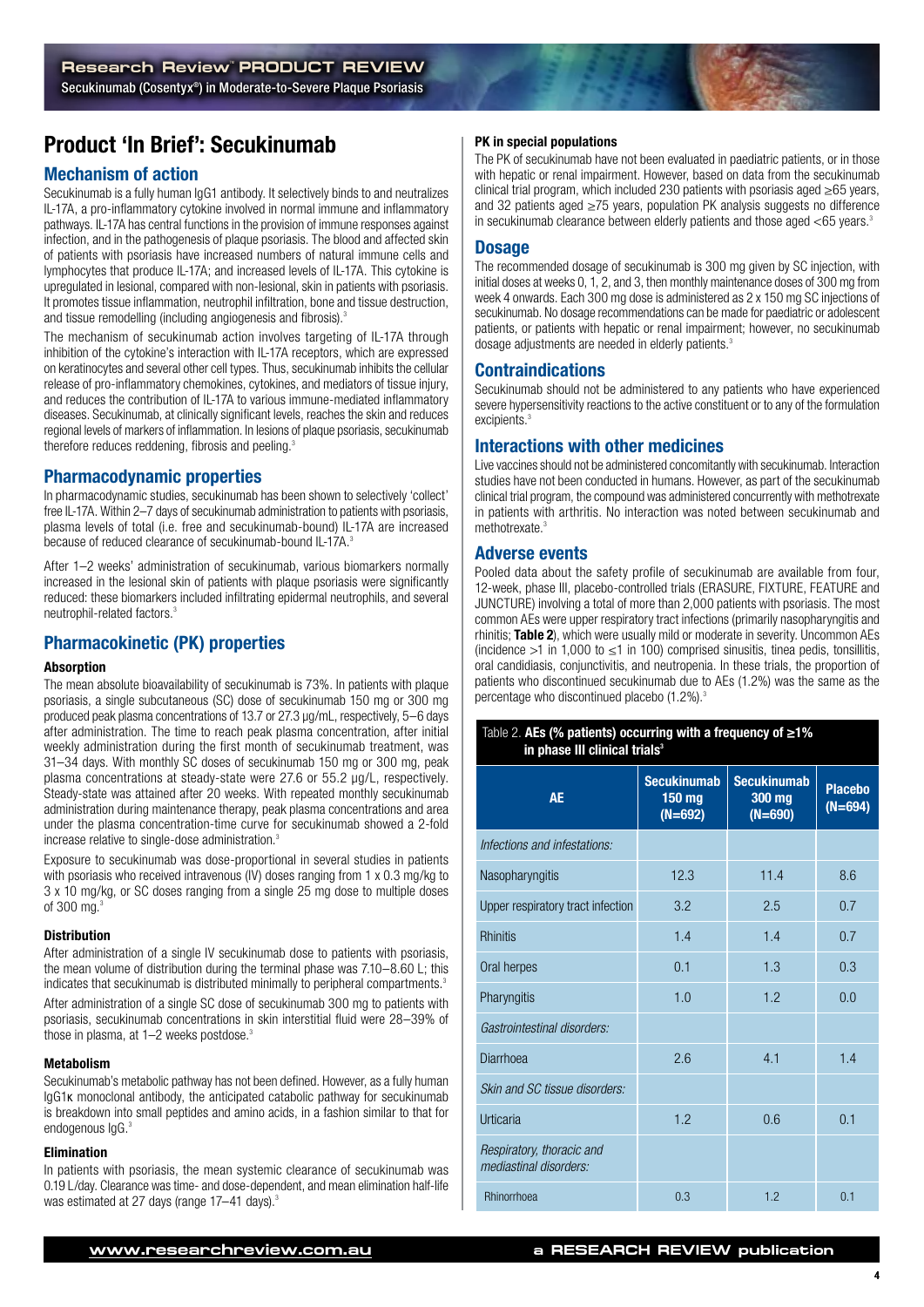#### **Research Review**TM **PRODUCT REVIEW** l

Secukinumab (Cosentyx®) in Moderate-to-Severe Plaque Psoriasis

During 12-week clinical trials, the incidence of infections was 28.7% in secukinumab-treated patients, compared with 18.9% in placebo recipients. Most infections were mild or moderate, but serious infections occurred in 0.14% versus 0.3% of patients. During follow-up for up to 1 year, 47.5% of secukinumab-treated patients had infections (0.9 events per patient-year); and 1.2% of secukinumab recipients had serious infections (0.015 events per patient-year). An increased incidence of mucosal or cutaneous candidiasis was noted in secukinumab-treated patients because of the mechanism of secukinumab action. These cases of candidiasis were mild or moderate, non-serious, and responded to standard therapy; they did not require cessation of secukinumab therapy. During the 12-week induction period, the overall incidence of candidiasis was 1.2% with secukinumab 300 mg, 0.3% with etanercept, and 0.3% with placebo.<sup>3</sup>

In the secukinumab clinical trial program, one case of urticaria and one of anaphylaxis was reported. The incidence of antibody development to secukinumab was <1% during 1 year of treatment. Up to 50% of the treatment-emergent anti-secukinumab antibodies were neutralizing; however, these were not associated with loss of secukinumab efficacy or PK alterations. During the 12-week induction phase of clinical trials, mild-to-moderate reproductive system AEs were reported in women treated with secukinumab 300 mg: dysmenorrhoea (1.9%); metrorrhagia (including menometrorrhagia; 1.4%); and menorrhagia (0.9%).<sup>3</sup>

# Clinical trials of secukinumab

# Secukinumab in plaque psoriasis results of two phase three trials

#### Authors: Langley RG, et al.

Background: IL-17A has a key role in the pathogenesis of psoriasis. Two studies — Efficacy of Response And Safety of two fixed secUkinumab REgimens in psoriasis (ERASURE) and Full year Investigative eXaminaTion of secUkinumab vs. etaneRcept using two dosing regimens to determine Efficacy in psoriasis (FIXTURE) — were therefore conducted to determine the efficacy and safety of secukinumab, a fully human IL-17A antagonist, in patients with moderate-to-severe plaque psoriasis.

Methods: These were double-blind, 1-year studies. In ERASURE, 738 patients were randomized to SC secukinumab 150 mg or 300 mg, once weekly for 5 weeks, then once every 4 weeks, or placebo. FIXTURE was the same as ERASURE, but with inclusion of etanercept 50 mg twice weekly for 12 weeks. then once every week, as an additional comparator schedule; a total of 1,306 patients were randomized in FIXTURE. Co-primary endpoints at week 12 in these trials were PASI 75 response rate, and the proportion of patients with a score of 0 (clear) or 1 (almost clear) on the modified IGA.

Results: For both secukinumab dosages, PASI 75 response rate at week 12 (67.0–81.6%) was significantly ( $p < 0.001$ ) greater than in etanercept-treated patients (44.0%) and placebo recipients (4.5–4.9%). The same was true for IGA response (51.1–65.3% vs 27.2% vs 2.4–2.8%; p<0.001 for secukinumab vs both comparators; Figures 2 & 3). The incidence of AEs, including infections, during the induction period was greater in both secukinumab groups than in placebo recipients. However, during the induction period and overall 1-year treatment phase, the incidence of AEs was similar in the secukinumab and etanercept groups. Injection-site reactions occurred less frequently in patients treated with secukinumab than etanercept (0.7% vs 11.1% of patients), but this difference was not evaluated for statistical significance.



Figure 2. Principal results from ERASURE at week 12.

All differences p<0.001 vs placebo.



#### Figure 3. Principal results from FIXTURE at week 12.

For all secukinumab vs etanercept and placebo differences,  $p<0.001$ .

**Conclusions:** These studies confirm that IL-17A is a viable therapeutic target in patients with moderate-to-severe plaque psoriasis. They also confirm the significant efficacy of secukinumab for up to 52 weeks in this clinical setting.

**Comment:** These phase III studies, one of which included an active comparator (etanercept), demonstrate that secukinumab 300 mg SC every 4 weeks is superior to secukinumab 150 mg SC every 4 weeks, and that both doses are superior to etanercept SC twice every week. Etanercept is the market leading biologic therapy for psoriasis in many countries.

*Reference: N Engl J Med 2014;371:326–38.*

[Full article](http://www.nejm.org/doi/pdf/10.1056/NEJMoa1314258)



SUBSCRIBE free, click here to visit www.researchreview.com [and update your subscription to to receive](http://www.researchreview.com.au) Psoriasis Research Review.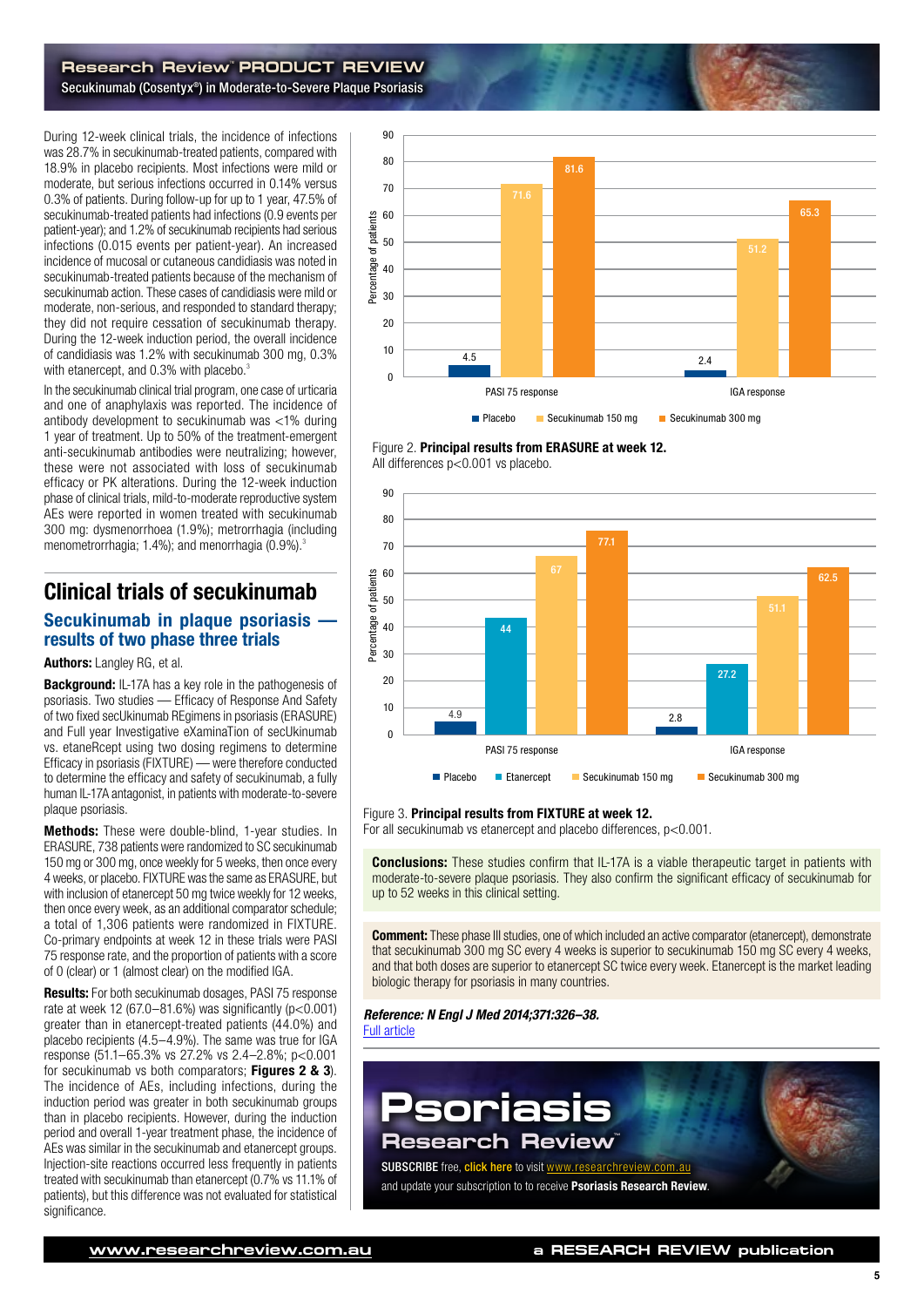#### **Research Review**TM **PRODUCT REVIEW** l Secukinumab (Cosentyx®) in Moderate-to-Severe Plaque Psoriasis

#### Secukinumab is superior to ustekinumab in clearing skin of subjects with moderate to severe plaque psoriasis

Authors: Thaci D, et al.

**Background:** In the FIXTURE trial, clinical superiority was demonstrated for secukinumab over etanercept in patients with moderate-to-severe plaque psoriasis. The current trial (CLEAR) was therefore conducted to compare secukinumab with a biological agent with a different mechanism of action: ustekinumab, which is an IL-12/23 antagonist. The CLEAR trial is ongoing and will obtain data over a 52-week treatment period. Results from week 16 are outlined here.

Methods: CLEAR is a randomized, double-blind study being conducted at 134 sites worldwide. A total of 676 patients with moderate-to-severe plaque psoriasis were randomized to SC secukinumab 300 mg (once weekly for 4 doses, then once every 4 weeks; n=337) or ustekinumab 45 mg or 90 mg (one dose at baseline and week 4, then one dose every 12 weeks; n=339).

Results: Secukinumab was significantly more effective than ustekinumab regarding the primary study endpoint of PASI 90 response rate at week 16 (79.0% vs 57.6%;  $p<0.0001$ ; Figure 4). The same also applied for the following week-16 response rates: PASI 100 (44.3% vs 28.4%; p<0.0001), PASI 75 (93.1% vs 82.7%; p=0.0001), IGA (82.9% vs 67.5%; p<0.0001), and the proportion of patients with a DLQI score of 0 or 1 (71.9% vs 57.4%; p<0.0001). During the 16-week treatment period, no new or unanticipated safety signals were recognized for secukinumab. The safety profile for secukinumab was similar to that for ustekinumab and in line with that noted in the pivotal phase III studies of secukinumab.

Conclusions: *'Secukinumab is superior to ustekinumab in clearing skin of subjects with moderate to severe plaque psoriasis with similar safety. Greater clinical efficacy with secukinumab is accompanied by significantly greater improvement in HRQoL, compared with ustekinumab.'*

**Comment:** This phase III, active-comparator study demonstrates that secukinumab has superior efficacy at 16 weeks compared to 12 weeks, and superior efficacy to ustekinumab at all time points. Ustekinumab was previously considered the most effective biologic therapy for psoriasis.

*Reference: J Am Acad Dermatol 2015;73:400–9.* [Full article](http://www.jaad.org/article/S0190-9622(15)01683-7/pdf)











Figure 4. Significantly greater efficacy of secukinumab versus ustekinumab in the CLEAR trial. \*p≤0.0001, †p<0.001, ‡p<0.05 vs ustekinumab.